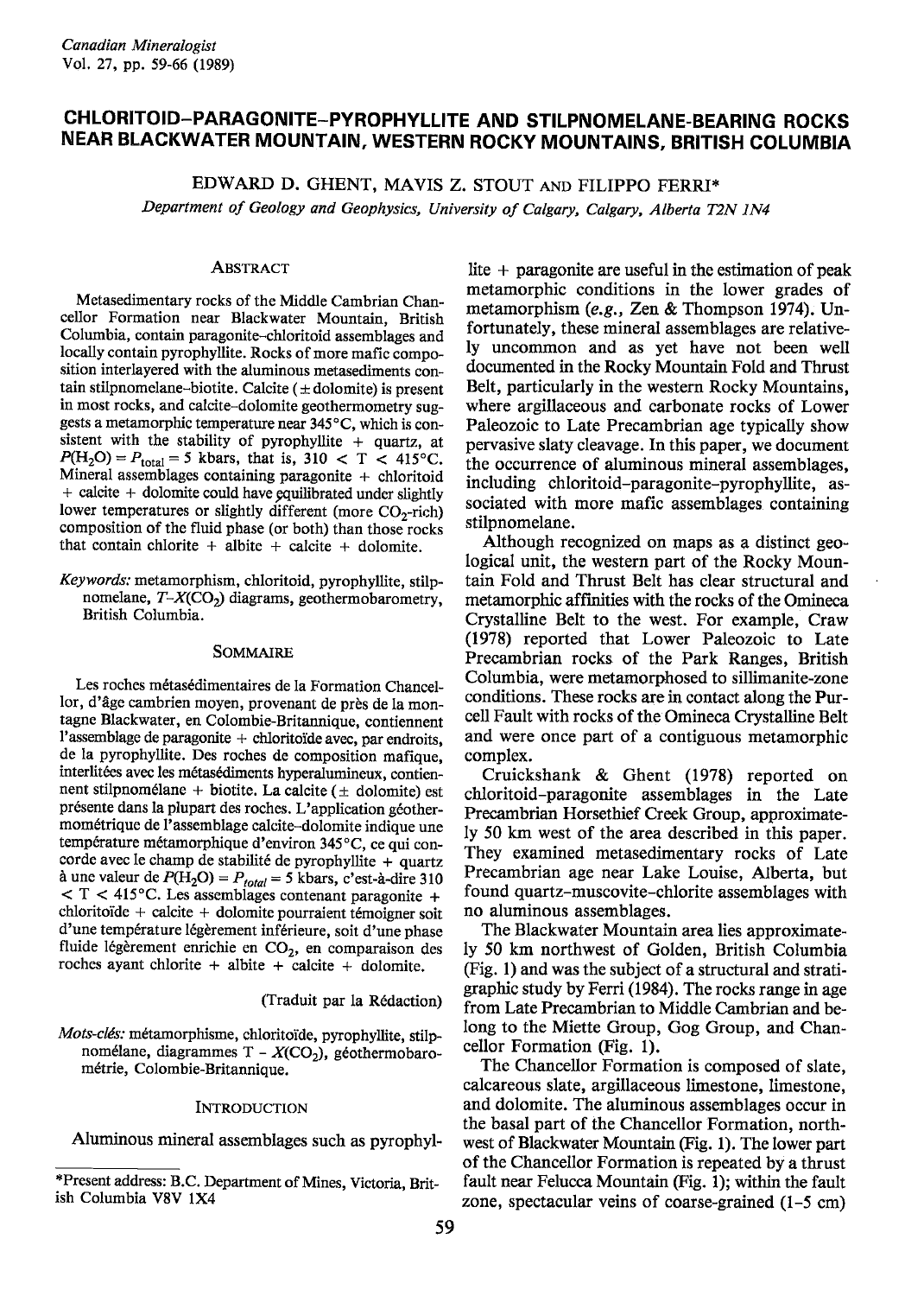

FIG. 1. Simplified geological map of the Blackwater Mountain area of British Columbia (after Ferri 1984), showing . sample locations referred to in the text.

pyrophyllite occur. These veins formed after the principal phase of metamorphism.

# **PETROGRAPHY**

The metasedimentary rocks considered in this paper contain three distinct mineral assemblages: one

TABLE 1. MINERAL ASSEMBLAGES IN ROCKS FROM BLACKWATER MOUNTAIN, BRITISH COLUMBIA

| Mineral | 84-FF<br>-9 | 84-FF<br>$-10$ | $84 - FF$<br>$-14$ | 84-FF<br>$-16$ | 84-FF<br>$-19$   | 84-FF<br>$-20$ | F561           |
|---------|-------------|----------------|--------------------|----------------|------------------|----------------|----------------|
| C1d     |             | X              | $\frac{x}{x}$      |                |                  | $\frac{x}{x}$  | X              |
| Dol     | X           |                |                    |                |                  |                | <b>x x x x</b> |
| Ca1     |             | xxxx           |                    | χ              | χ                |                |                |
| Ms      | $\sim$ .    |                | X                  |                |                  | X              |                |
| Pg      | ×, t<br>÷   |                | X                  |                |                  | X              |                |
| Pr1     | t           |                |                    |                |                  |                | X              |
| Chl     | x           |                |                    |                |                  |                |                |
| Bt      |             |                |                    | <b>XXXX</b>    | <b>x x x x x</b> |                |                |
| Stp     |             |                |                    |                |                  |                |                |
| Qtz     | X           | χ              | X                  |                |                  | X              | X              |
| P١      |             |                |                    | X              |                  |                |                |
| Tur     | X           |                |                    |                |                  |                |                |
| Rt      |             |                |                    | X              |                  | X              |                |
| Pу      |             |                | $\frac{x}{x}$      |                | $\frac{x}{x}$    |                |                |
| I1m     |             |                |                    |                |                  |                |                |
| Ttn     |             |                |                    | $\frac{x}{x}$  |                  |                |                |
| Gr      |             |                | X                  |                |                  |                |                |

Mineral symbols(after Kretz 1983): Chd ch10ritoid, Dol dolomite, Cal calcite, Ms muscovite, Pg paragonite, Prl pyrophyl-<br>lite, Ch1 chlorite, Bt biotite, Stp stilpnomelane, Qtz quartz,<br>Pl plagioclase, Tur tourmaline, Rt rutile, Py pyrite, Ilm ilmenite, Ttn titanite, Gr graphite.

has chloritoid with paragonite and muscovite  $\pm$ pyrophyllite, the second is characterized by stilpnomelane with biotite and albite, and the third lacks chloritoid or stilpnomelane but has moderately abundant colorless tourmaline (Table I). All samples have one or two carbonate minerals and quartz.

The chloritoid-bearing rocks generally have a good foliation defmed by fmely intergrown muscovite and paragonite, locally outlined by graphitic material. The chloritoid occurs both as clusters of radiating prisms and as individual porphyroblasts from 0.4 to 2 mm long. Lamellar twinning and optical zoning, evident from patterns of inclusion and variable extinction under crossed polarizers, are common in chloritoid. Chloritoid is choked with fine-grained inclusions of quartz, carbonate, and opaque minerals. Some of the chloritoid is cut by veins and blebs of quartz and carbonate. Chloritoid porphyroblasts grew across the early foliation defmed by oriented flakes of white mica and also across the later crenulation cleavage, suggesting that crystallization took place after deformation. Pyrophyllite is locally abundant and coarse grained in sample F561, but it is not commonly in contact with muscovite and paragonite.

The stilpnomelane-bearing samples lack foliation and contain randomly oriented bladed albite, and green stilpnomelane mainly in radiating clusters up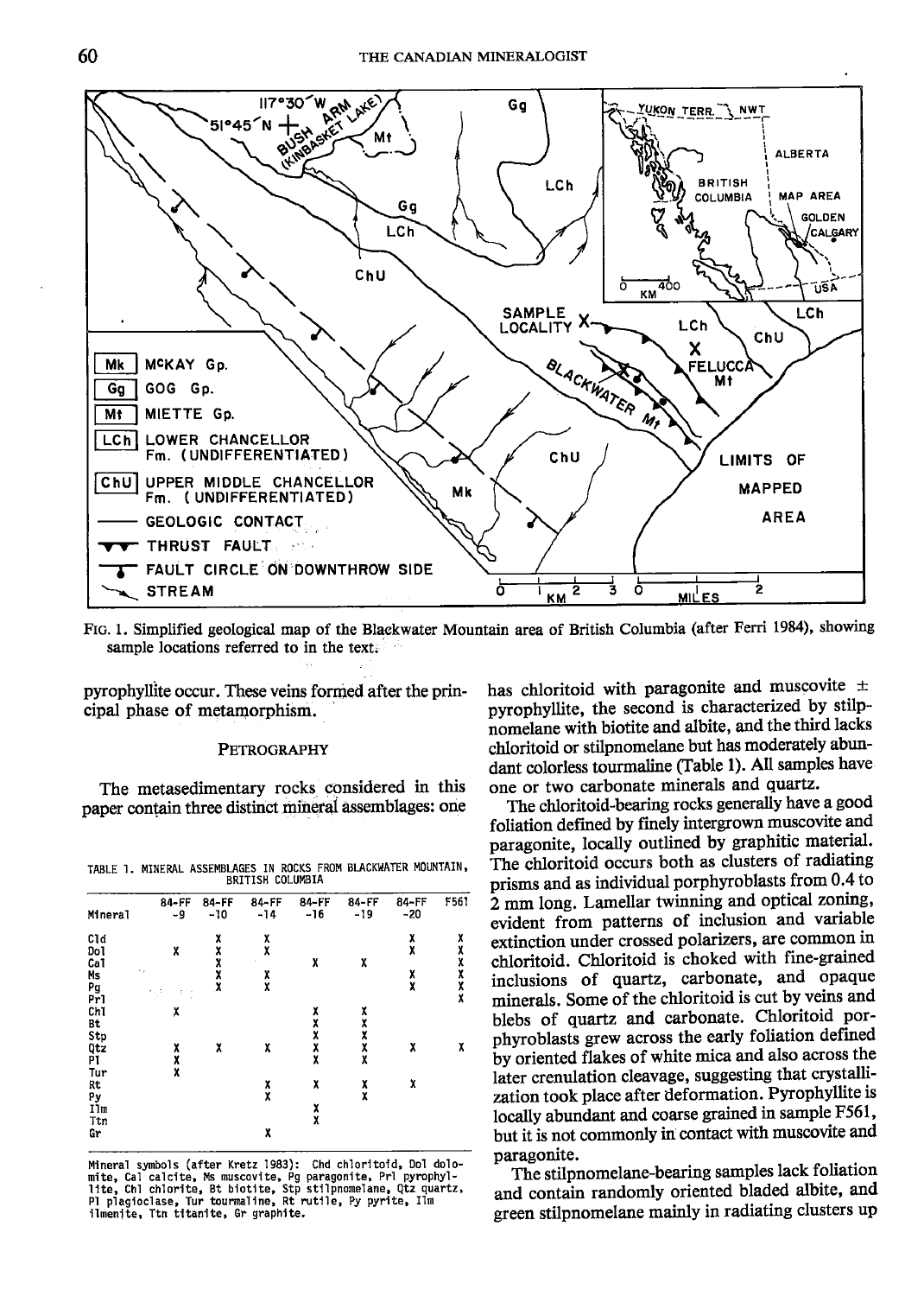to  $2 \text{ mm}$  long and  $0.05 \text{ mm}$  wide (Fig. 2). Calcite, quartz and albite are generally less than 1 mm in diameter. The chlorite is very fined grained and occurs in vermiform patches up co 1 mm long. Opaque minerals (ilmenite, rutile,  $\pm$  titanite  $\pm$ pyrite) are moderately abundant.

Colorless tourmaline occurs both as inclusions in ferroan dolomite and in the quartz-chlorite matrix. Tourmaline is up to 0.5 mm long and locally occurs as aggregates of crystals. Ferroan dolomite occurs as porphyroblasts up to 4 mm long. Quartz-feldspar veins locally cut across the foliation.

#### **MINERALOGY**

### *Chloritoid*

A representative chemical composition of chloritoid is presented in Table 2. Complete sets of analytical data are available from the Depository of Unpublished Data, CISTI, National Research Council of Canada, Ottawa, Ontario KIA OS2.These analytical data were collected on an 8-channel ARL-SEMQ electron-probe microanalyzer, using an online data-reduction system with Bence-Albee correction procedure (Bence & Albee 1968, Albee & Ray 1970). Although chloritoid porphyroblasts show optical zoning, chemical zoning within individual crystals is near the limits of analytical precision. Chloritoid from near Blackwater Mountain has a narrow range of  $Mg/(Mg + Fe)$  (atomic), ranging only from 0.125 to 0.153; Ti, Mn and Ca are low to below detection limits. For comparison, chloritoid from the Late Precambrian Horsethief Group in the Omineca Belt has a similar  $Mg/(Mg + Fe)$  value (0.13-0.14: Cruickshank & Ghent 1978); however, this chloritoid exhibits more pronounced zoning in Mn and Mg.

Chloritoid from the present study is nearly stoichiometric in Si and Al (Table 2) with  $2.00 \pm 0.03$ Si atoms per formula unit and  $4.00 \pm 0.02$  Al atoms per formula unit (Table 2). These data suggest little ferric iron in octahedral coordination. Ashworth & Evirgen (1984), Cruickshank & Ghent (1978), and Ghent *et al.* (1987) reached similar conclusions regarding the ferric iron content of chloritoid. The occurrence of ilmenite  $+$  graphite in several of the samples (Table 1) is consistent with a relatively low oxygen fugacity during metamorphism and relatively low ferric iron in chloritoid.

# *Pyrophyllite*

A representative chemical composition of pyrophyllite is presented in Table 2. Most of the analyzed crystals contain detectable amounts of Fe, Mg, Ca, Na and K. Structural formulas calculated on the basis of 44 positive charges per formula unit suggest limited substitution of Al for Si in tetrahedral sites



FIG. 2. Randomly oriented blades and radiating clusters of stilpnomelane in a matrix of albite, quartz, calcite, minor biotite, vermiform chlorite, and opaque phases (ilmenite and rutile). The dark, slightly curved stilpnomelane crystal at the top of the figure is 2 mm in length.

(Table 2). Deer *et at.* (1962b) suggested that there is limited substitution of Fe and Mg for Al in octahedral sites. They also suggested that Na and K may exist in the sites occupied by the same elements in muscovite and paragonite and they would compensate electrically for minor Si-for-Al substitution. This scheme would indicate solid solution between pyrophyllite and muscovite-paragonite. Presumably, Ca would playa similar role and would indicate solid solution toward margarite. Examination of the excess negative charge in the tetrahedral site, produced by Al-for-Si substitution, shows that it is much larger than the positive charge produced by the sum of the interlayer cations Na, K and Ca. One possible explanation is the substitution of small amounts of Mg and Fe into trioctahedral sites, which are normally vacant in pyrophyllite. Comparison of these results with published data in Deer *et al.* (1962b, p. 118) indicates that several of their analyzed specimens also have negative tetrahedral charges that are not simply compensated by positive charges from interlayer cations.

### *K-Na micas*

Muscovite and paragonite have been identified by X-ray diffraction in all of the chloritoid-bearing rocks (Table 1). We were unable to obtain satisfactory electron-microprobe analyses of the coexisting micas because the grain size is clearly less than the spatial resolution of the electron microprobe. Cruickshank & Ghent (1978) also were unable to obtain electron-microprobe analyses of coexisting muscovite and paragonite because of the fine grain-size. Because the amount of "Na-phengite" type of sub-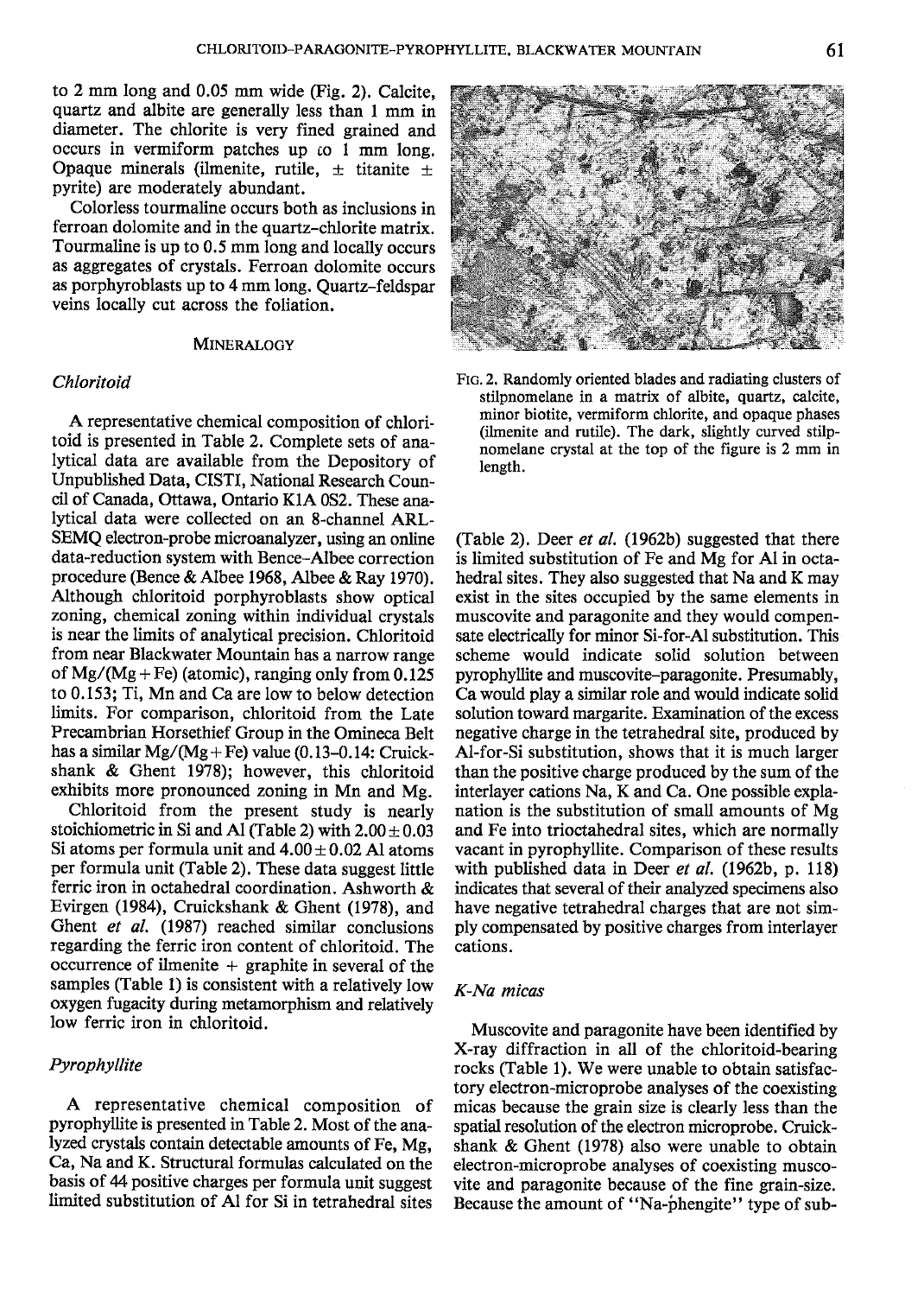TABLE 2. REPRESENTATIVE ELECTRON-MICROPROBE COMPOSITIONS OF MINERALS FROM BLACKWATER MT.. B.C.

|                                                                                                 | F561                                         | F561                                  | F561                          | F561                            | $84-$<br>$FF-9$               | $84-$<br>$FF-9$                         | $8 - 4$<br>$FF-16$                     | $84-$<br>$FF-16$                       |
|-------------------------------------------------------------------------------------------------|----------------------------------------------|---------------------------------------|-------------------------------|---------------------------------|-------------------------------|-----------------------------------------|----------------------------------------|----------------------------------------|
| St0 <sub>2</sub><br>T <sub>10</sub><br>$A1_20_3$<br>Fe <sub>2</sub> 0 <sub>3</sub> <sup>2</sup> | C1d <sup>1</sup><br>24.14<br>< 0.02<br>40.82 | Prl<br>65.89<br>0.02<br>28.41<br>0.12 | Cal                           | Do1                             | Ch1<br>27.89<br>0.51<br>27.76 | Tur<br>36.67<br>0.11<br>36.41           | Stp<br>48.33<br>0.03<br>6.03           | Bt<br>37.34<br>2.02<br>14.06           |
| Fe0<br>Mn O<br>Mg0<br>Ca <sub>0</sub><br>Ba0                                                    | 24.40<br>0.06<br>2.37<br>0.01                | < 0.06<br>0.05<br>0.06                | 1.37<br>0.09<br>0.54<br>54.17 | 12.20<br>0.19<br>12.76<br>29.41 | 9.06<br>24.10<br>0.02         | 1.72<br>< 0.06<br>10.04<br>0.36<br>0.11 | 22.45<br>0.25<br>11.35<br>0.31<br>1.16 | 17.06<br>0.08<br>14.86<br>0.20<br>0.41 |
| Sr0<br>Na <sub>2</sub> O<br>$K_2 0$<br>F<br>CO <sub>2</sub>                                     |                                              | 0.10<br>0.04                          | < 0.05<br>44.00               | < 0.05<br>44.61                 | 0.02<br>< 0.01                | 1.90<br>< 0.01<br>0.08                  | 0.03<br>0.74<br>0.09                   | 0.02<br>7.95<br>1.08                   |
| H <sub>2</sub> 0<br>Total<br>Tot-F                                                              | 7.00<br>98.79                                | 5.11<br>99.78 100.17                  |                               | 99.17                           | 10.48<br>99.84                | 11.063<br>99.27                         | 9.02<br>99.70                          | 4.77<br>99.85<br>99.40                 |
|                                                                                                 |                                              |                                       |                               |                                 | Number of Ions                |                                         |                                        |                                        |
| Si<br>IV <sub>A1</sub>                                                                          | 2.006                                        | 7.947<br>0.053<br>8.000               |                               |                                 | 5.235<br>2.765<br>8.000       | 5.96<br>6.04<br>12.00                   | 8.00<br>1.18                           | 5.684<br>2.316<br>8.000                |
| VIA1<br>Τi<br>$Fe3+$                                                                            | 3.997                                        | 3.986<br>0.011                        |                               |                                 | 3.377<br>0.072                | 0.75<br>0.01                            |                                        | 0.207<br>0.231                         |
| $Fe2+$<br>Mn                                                                                    | 1.695<br>0.004                               |                                       | 0.038<br>0.003                | 0.335<br>0.005                  | 1.422                         | 0.23                                    | 3.11<br>0.03                           | 2.172<br>0.010                         |
| Mg<br>Ca<br>Ba<br>Sr                                                                            | 0.293                                        | 0.009<br>0.008                        | 0.027<br>1.933                | 0.625<br>1.035                  | 6.743<br>0.004                | 2.37<br>0.06                            | 2.80<br>0.05<br>0.08                   | 3.372<br>0.033<br>0.024                |
| Na<br>K<br>F                                                                                    |                                              | 0.023<br>0.006                        |                               |                                 | 0.007                         | 0.58                                    | 0.01<br>0.16                           | 0.006<br>1.544<br>0.520                |
| CO <sub>3</sub><br>OH                                                                           | 4.000                                        | 4.000                                 | 2.000                         | 2.000                           | 16,000                        |                                         |                                        | 3.480                                  |

1. See Table 1 for mineral abbreviations; 2. Recalculated from FeO; 3. Includes B. Chl formula calculated on the basis of 24<br>positive charges, 4 OH; Pri calculated on the basis of 44<br>positive charges, 4 OH; Cal and Dol calculated on the basis of<br>4 positive charges, 2 CO<sub>3</sub>; Chl calcul positive charges, 16 OH; Tur calculated on the basis of 16<br>cations without B; Stp calculated on the basis of 8 Si; Bt calculated on the basis of 44 positive charges, 4 (OH + F).

stitution is much less than the phengitic substitution in muscovite *(e.g.,* Guidotti 1984), we attempted to estimate the compositions of the micas by plotting the wt.  $\%$  K<sub>2</sub>O and Na<sub>2</sub>O against other chemical variables. In theory, K should show a positive correlation with  $Mg + Fe$ , and a negative correlation with the number of Si atoms per formula unit and Na should show exactly the opposite relationship. These plots show a wide scatter, suggesting that the micas are inhomogeneous on the scale of the analysis, or that at least one other phase is involved. Composition of the K-Na micas can be recast into reasonable structural formulas, suggesting that the latter explanation is not the case.

# *Feldspar*

Plagioclase has been detected in only two samples, associated with stilpnomelane-chlorite-biotite (Table 1). The plagioclase is nearly pure albite.

### *Biotite*

Biotite occurs as light reddish brown irregular

platy crystals  $(-0.1-0.15$  mm) in two samples (Table 1) and is locally altered to chlorite and opaque minerals. Biotite is locally in contact with stilpnomelane, but there is no evidence suggesting a reaction relationship.

Biotite has a rather low sum of interlayer cations  $(Ca + Ba + Na + K)$ , between 1.46 and 1.61, suggesting the possibility of low-temperature leaching of these cations (Table 2). Compared with low-grade biotite from the Late Precambrian metasedimentary rocks of the Esplanade Range, B.C. (Ghent 1975), this biotite has higher Ti, Ba, and Mg and lower AI (Table 2).

### *Chlorite*

Chlorite occurs in only three samples (Table I), and some of this chlorite is clearly in reaction relationship with other Fe-Mg phases. Patches of chlorite are locally penetrated by stilpnomelane needles, suggesting a possible reaction relationship (samples  $85-FF-16$  and  $-19$ ). Chlorite is an alteration product of biotite, but none of this chlorite has been analyzed. Chlorite in 84-FF-9 occurs as isolated microporphyroblasts and appears to be a stable member of the mineral assemblage. Chlorite from Blackwater Mountain is slightly less aluminous (Table 2) than chlorite from the Esplanade Range and Blackwater Ridge (Ghent 1975, Cruickshank & Ghent 1978).

# *Stilpnomelane*

Stilpnomelane apparently has not been reported previously from the Canadian Rocky Mountains. This occurrence is of interest because the stilpnomelane occurs in close proximity to AI-rich mineral assemblages.

Most of the stilpnomelane is green, but color changes from green to reddish brown occur over distances of a few mm, and, in a few instances, along the length of a single crystal. Color zoning has been reported by Brown (1971) in stilpnomelane from other areas; he attributed the brown color to oxidation of iron during weathering.

Compared to compositions listed by Brown (1971), stilpnomelane from Blackwater Mountain has a higher Mg/Fe value and lower amounts of K and Mn. Stilpnomelane from Blackwater Mountain has appreciable Ba (Table 2), and some crystals have measurable F (but neither element was determined by Brown).

### *Tourmaline*

Colorless tourmaline is present in one sample (Table 1), in which it occurs as microporphyroblasts. The microprobe composition was normalized to 16 cations, omitting B (Table 2). The normalized cations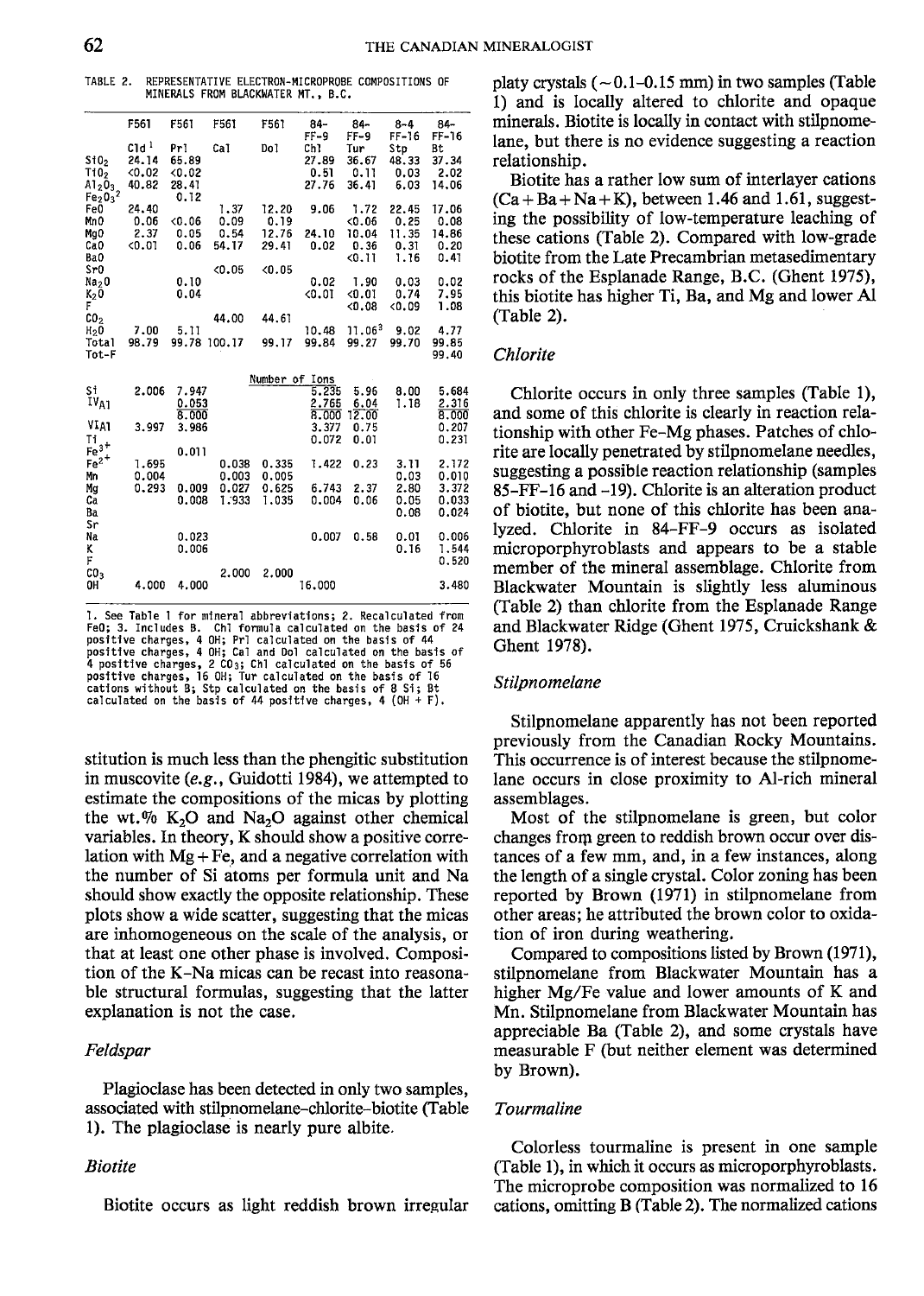are in reasonable agreement with the compositions given in Deer *et al.* (1962a). As Mg exceeds Fe and the mineral is colorless, it is classified as dravite. Colorless tourmaline is known in other greenschistfacies rocks, *e.g.,* in New Zealand, but few chemical data have been reported for such material.

#### *Carbonate minerals*

Carbonate minerals are present as porphyroblasts, and as granoblastic aggregates in the matrix and in veins in all samples examined in this study. The carbonate minerals are calcite and ferroan dolomite  $(X_{\text{Fe}}$  0.28-0.24, Table 2). According to Reeder (1983), the term *ankerite* is reserved for the more Ferich phases along the join  $CaMg(CO<sub>3</sub>)<sub>2</sub>$  -CaFe(CO<sub>3</sub>)<sub>2</sub>, and the term *ferroan dolomite* is used for less Fe-rich members of the solid solution.

Apparently not all of the carbonate minerals were in equilibrium at the peak conditions of metamorphism. For example, in sample F561, calcite coexisting with ferroan dolomite contains 0.027 atoms of Mg per formula unit, whereas calcite in 84-FF-1O, which also coexists with ferroan dolomite, contains no detectable Mg.

# DISTRIBUTION OF Fe, Mg AND Mn BETWEEN COEXISTING SILICATES

The distribution coefficient  $K_D$  can be defined as  $[Fe/(Mg+Mn)]^{\alpha}/[Fe/(Mg+Mn)]^{\beta}$ , where *a* and *b* are two distinct minerals. For biotite-chlorite, including all core, middle and rim analyses,  $K_D$  varies from 0.92 to 0.98, indicating little fractionation of Fe relative to Mg and Mn. For rocks of similar metamorphic grade, Brown (1971) found  $K<sub>D</sub>$  Bt- $ChI = 1.1$ . For biotite and stilpnomelane,  $K_D$  ranges from  $0.56$  to  $0.64$ , which is also similar to values found by Brown (1971). Stilpnomelane and chlorite show similar values of  $K_D$  (0.57-0.66) to those shown by stilpnomelane and biotite. The ratio  $Mn/(Fe+Mg)$  is largest in stilpnomelane, followed by chlorite, and then biotite, which is similar to the results of Brown (1971). The available data on the distribution of Fe, Mg and Mn among biotite, stilpnomelane, and chlorite are consistent with a close approach to equilibrium during metamorphism.

# PRESSURE - TEMPERATURE - FLUID COMPOSITION CONDITIONS ATTENDING METAMORPHISM

It is extremely difficult to estimate metamorphic pressure for the Blackwater Mountain area, because of the lack of geobarometers. Craw (1978) estimated pressures at nearly 5 kbars in the Park Ranges, about 50 km north of the study area. L. Gal (pers. comm. 1988) has estimated pressure for staurolite-kyanitebearing rocks to be near 5 kbars in the area a few



FIG. 3. Pressure-temperature diagram for the system FeO-Al<sub>2</sub>O<sub>2</sub>-SiO<sub>2</sub>-H<sub>2</sub>O calculated from the program GEOCALC. Numbered equilibria are: (1)  $3 \text{ Kln} = \text{Prl}$  $+ 2$  Ky  $+ 5$  H<sub>2</sub>O; (5) 8 FCld  $+ 10$  Prl = 2 St  $+ 35$  $Qtz + 14 H<sub>2</sub>O$ . Dashed curve is metastable. Abbreviations (after Kretz 1983): Qtz quartz, Kln kaolinite, PrI pyrophyIIite, Ky kyanite, St staurolite, FCld Fe-rich chloritoid, MCld Mg-rich chloritoid, Chl chlorite.

km north of the study area. For the present study, we tentatively estimate 5 kbars as the metamorphic pressure for the Blackwater Mountain area.

A pressure-temperature diagram for the system FeO-Al<sub>2</sub>O<sub>3</sub>-SiO<sub>2</sub>-H<sub>2</sub>O (Fig. 3) was calculated using the thermodynamic data-base of Berman *et af. (1985)* and B. Patrick & R.G. Berman (pers. comm. 1986) and the programs in GEOCALC written by Perkins *et af.* (1986). Pyrophyllite from sample F561 is relatively pure (Table 2); other aluminous phases such as kyanite and kaolinite tend also to be relatively pure in nature *(e.g.,* Deer *et al.* 1962b, Albee & Chodos 1969). Consequently, these equilibrium curves can be applied to the Blackwater Mountain occurrence without correction for solid solution. The presence of pyrophyllite  $+$  quartz and the lack of kyanite suggest that the temperature did not exceed about 415°C at 5 kbars. The lack of kaolinite, for  $P(H_2O) = P_{total}$ , suggests a *minimum* temperature near 310°C at 5 kbars (Fig. 3).

The phase relations involving Fe-rich chloritoid, quartz, staurolite, pyrophyllite, kaolinite, and fluid also are presented in Figure 3. The thermodynamic properties of chloritoid and staurolite are subject to large uncertainties (Berman *et al.* 1985, B. Patrick & R.G. Berman, pers. comm. 1986). Because of these uncertainties we will neglect the small effect of Fe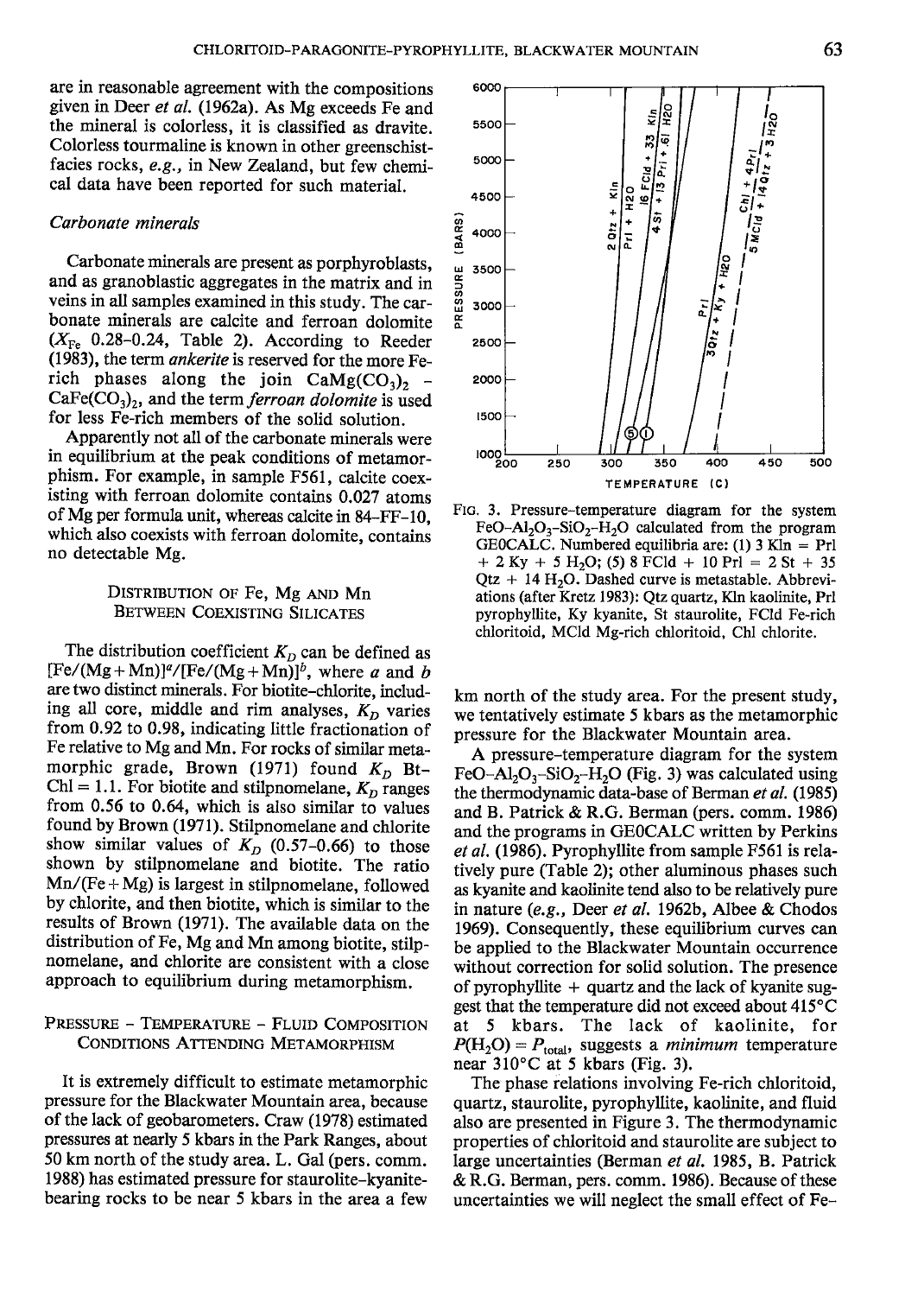Mg partitioning on chloritoid-staurolite phase relations *[e.g.,* Albee (1972)]. The apparently stable occurrence of pyrophyllite with chloritoid in one sample (Table 1) suggests a maximum temperature near 375°C at 5 kbars. It should be noted, however, that the calculated field of stability for Fe-rich chlo- $\text{ri}$ toid + quartz is inconsistent with the occurrence of chloritoid  $+$  sillimanite in some metamorphic terranes *(e.g.,* Milton 1986). In addition, the calculated position of the equilibrium, chlorite  $(X_{\text{Mg}} = 0.48)$  + pyrophyllite = Mg-rich chloritoid  $(X_{\text{Mg}} = 0.14)$  + quartz +  $H_2O$ , is metastable with respect to the curve for the maximum stability of pyrophyllite (see below for a definition of  $X_{\text{Mg}}$  and activity models).

Geothermometers are generally lacking at this grade of metamorphism, and this is the case for the Blackwater Ridge area. Only one calcite-dolomite pair appears to have been in equilibrium under metamorphic conditions (Table 2) and was considered suitable for geothermometry. Application of the experimental and computed phase-equilibria relationships of Powell *et at.* (1984) to the data for F561 yields an estimate of 345°C. Application of equation (31) in Anovitz & Essene (1987) yields 315°C.

Fluid compositions attending metamorphism can be estimated from mineral equilibria. The mineral equilibria at 5 kbars, shown in Figure 4, were calculated using the program GEOCALC. The applicability of the algorithm for calculation of nonideal mixing of H<sub>2</sub>O and CO<sub>2</sub> (Kerrick & Jacobs 1981) is limited to temperatures greater than 350°C. For equilibria between calcite and dolomite, the expression for activity of MgCO<sub>3</sub> in calcite of Gordon  $\&$ Greenwood (1970) is used.



FIG. 4. Temperature – mole fraction of  $CO<sub>2</sub>$  plot at a constant total pressure of 5 kbars for part of the system K<sub>2</sub>O-Na<sub>2</sub>O-FeO-MgO-CaO-Al<sub>2</sub>O<sub>3</sub>-SiO<sub>2</sub>-H<sub>2</sub>O-CO<sub>2</sub> calculated from the program GEOCALC. Equilibria are: (1) Prl = Ky + 3 Qtz + H<sub>2</sub>O; (2) Mrg + CO<sub>2</sub> = 2 Ky + Cal + H<sub>2</sub>O; (3) Mrg + Qtz + CO<sub>2</sub> + H<sub>2</sub>O  $=$  Pri + Cal; (4) Chl + 5 Cal + Qtz + 5 CO<sub>2</sub> = 5 Dol + Prl + 3 H<sub>2</sub>O; (5)<br>Chl + 5 Cal + Ab + 5 CO<sub>2</sub> = 5 Dol + Pg + 3 Qtz + 3 H<sub>2</sub>O; (6) Chl + Phl + 8 Cal + 8 CO<sub>2</sub> = Ms + 8 Dol + 3 Qtz + 4 H<sub>2</sub>O; (7) 8 FCld + 10 Prl =  $2 St + 33 Qtz + 14 H<sub>2</sub>O$ ; (8) Ch1 + 4 Cal + 4 CO<sub>2</sub> = 4 Dol + 2 Qtz + MCld  $+$  3 H<sub>2</sub>O. Abbreviations (after Kretz 1983) as in Figure 3; in addition, Dol dolomite, Cal Calcite, PhI phlogopite, Ms muscovite, Pg paragonite, Ab albite, Mrg margarite.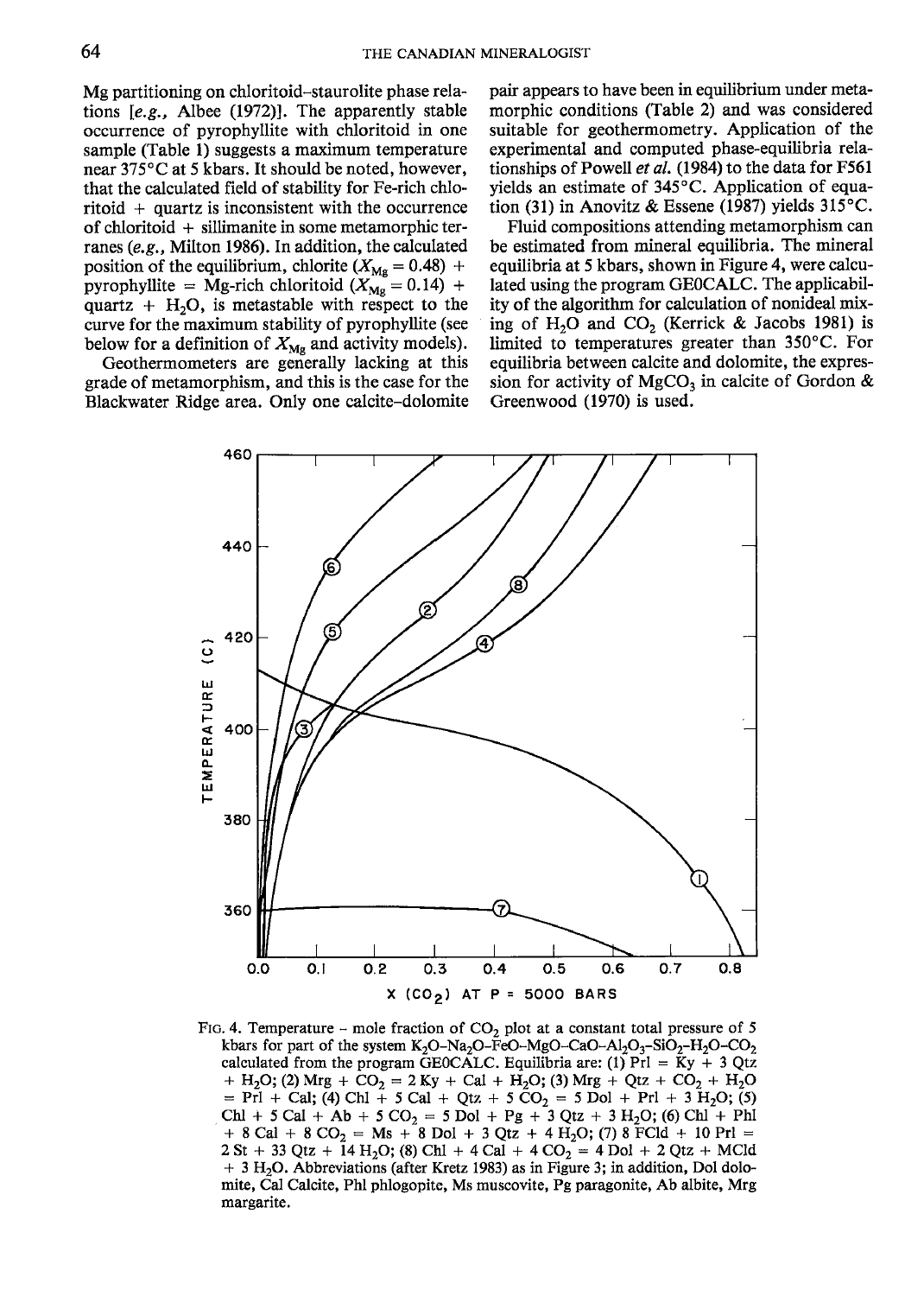If the mineral assemblages in the Blackwater Mountain area equilibrated under nearly isothermal-isobaric conditions, it is possible that the variation in mineral assemblages was controlled by the composition of the fluid phase attending metamorphism. It should be pointed out, however, that at lower temperatures, the equilibrium curves tend to cluster at the  $H_2O$ -rich end of the diagram, making the discrimination difficult (Fig. 4). The coexistence of pyrophyllite with calcite and quartz, and the lack of margarite and kyanite (F561, Table 1), suggest a fluid composition having  $X(CO<sub>2</sub>)$  less than 0.8 at 350°C (Equilibria 1 and 3, Fig. 4). The same sample contains dolomite and lacks chlorite, suggesting that  $X(CO_2)$ exceeded  $\sim 0.02$  at 350°C (Equilibrium 4, Fig. 4). This calculation was made using a chlorite composition  $X_{\text{Mg}}$  of 0.48 (where  $X_{\text{Mg}}$  equals the number of Mg atoms per formula unit divided by the number of octahedrally coordinated atoms per formula unit) and an activity of the clinochlore  $[Mg<sub>5</sub>Al<sub>2</sub>Si<sub>3</sub>O<sub>10</sub>(OH)<sub>8</sub>]$  component in chlorite given by  $(X_{\text{Mg}})^6$ . The stable occurrence of chloritoid + pyrophyllite and the lack of staurolite are consistent with these estimates of fluid composition, *i.e.*,  $X(CO_2)$  was less than 0.6 at 350°C.

Several samples contain mineral assemblages consistent with either slightly higher temperature or different fluid composition. As all samples were collected from a single continuous cliff section over 200 m in vertical extent, it seems unlikely that peak metamorphic temperatures could have varied by more than a few degrees C. A common mineral assemblage is dolomite + calcite + chloritoid + quartz  $(e.g.,)$ 84-FF-1O, Table 1). These samples lack chlorite, suggesting that  $X(CO_2)$  exceeded  $\sim 0.01$  at 350°C (Equilibrium 8, Fig. 4). Equilibrium 8 was calculated using the activity of the clinochlore component in chlorite given above and the activity of Mg-rich chloritoid given by  $X_{\text{Mg}} = 0.14$ , where  $X_{\text{Mg}}$  is the mole fraction of Mg in octahedrally coordinated sites in chloritoid (Table 2). The same samples contain paragonite and lack albite, suggesting from Equilibrium 5 (Fig. 4) that  $X(CO_2)$  exceeded  $\sim 0.01$ at 350°C. Because of the lack of accurate analytical data on the paragonite, we used data for pure paragonite in these calculations. In contrast, several samples contain calcite  $+$  chlorite  $+$  albite and lack paragonite and chloritoid (Table 1, *e.g.,* 84-FF-19). These rocks could have equilibrated at slightly higher temperatures (see above discussion) or with slightly more  $H_2O$ -rich fluid compositions (or both). The assemblage biotite  $+$  calcite  $+$  chlorite  $+$  dolomite + quartz occurs in two samples (Table 1), and these rocks lack muscovite. Equilibrium 6 suggests that these rocks also could have equilibrated under slightly higher temperatures or with more  $H_2O$ -rich fluids (or both). This calculation was made with an activity of the phlogopite component in biotite set equal to  $(X_{\text{Mg}})^3$ , where  $X_{\text{Mg}}$  is the mole fraction of Mg in the octahedrally coordinated site in biotite (Table 2). The close proximity of these equilibrium curves in  $T-X(CO_2)$  space and the lack of accurate and precise temperature estimates mean that we cannot clearly distinguish the relative roles of temperature and fluid composition in the equilibration of the assemblages of metamorphic minerals.

### **CONCLUSIONS**

The strong bulk-composition effects make difficult the comparison of these occurrences of chloritoid, pyrophyllite, biotite and stilpnomelane to those in other areas. For example, Frey (1974) reported chloritoid within the stability field of pyrophyllite in Liassic phyllites in the Alps; the absence of pyrophyllite was attributed by Frey to the low Al content of these rocks, because the assemblage chloritoid + pyrophyllite is common in the aluminous rocks of Devonian age. In the Liassic rocks, biotite first appears at higher grades than the first appearance of chloritoid. Frey & Wieland (1975) reported very fine-grained chloritoid in Mesozoic phyllites of the Aar Massif, Central Alps, where the assemblage pyrophyllite  $+$  chlorite is stable very near the first appearance of stilpnomelane. Clearly, the stability field of pyrophyllite  $+$  chlorite has been exceeded in the present study-area (Fig. 3).

#### ACKNOWLEDGEMENTS

Ghent acknowledges financial assistance from NSERC, Operating Grant A-4379. F. Ferri acknowledges financial support from an NSERC Graduate Fellowship and support from P. S. Simony. A notable review of this paper was made by Dugald Carmichael, who suggested many improvements. Walt Trzcienski also made some useful comments on the manuscript. Any errors or misinterpretations are ours.

#### **REFERENCES**

- ALBEE,A. L. (1972): Metamorphism of pelitic schists: reaction relations of chloritoid and staurolite. *Oeo!. Soc. Am. Bull.* 83, 3249-3268.
	- $&$  Chopos, A. A. (1969): Minor element content of coexisting A12SiOs po1ymorphs. *Am. J. Sci.* 267, 310-316.
	- & RAY, L. (1970): Correction factors for the electron probe microanalysis of silicates, oxides, carbonates, and sulfates. *Anal. Chem.* 42, 1408-1414.
- ANOVITZ, L. M. & ESSENE, E. J. (1987): Phase equilibria in the system  $CaCO<sub>3</sub>-MgCO<sub>3</sub>-FeCO<sub>3</sub>$ . *J. Petrol.* 28, 389-414.